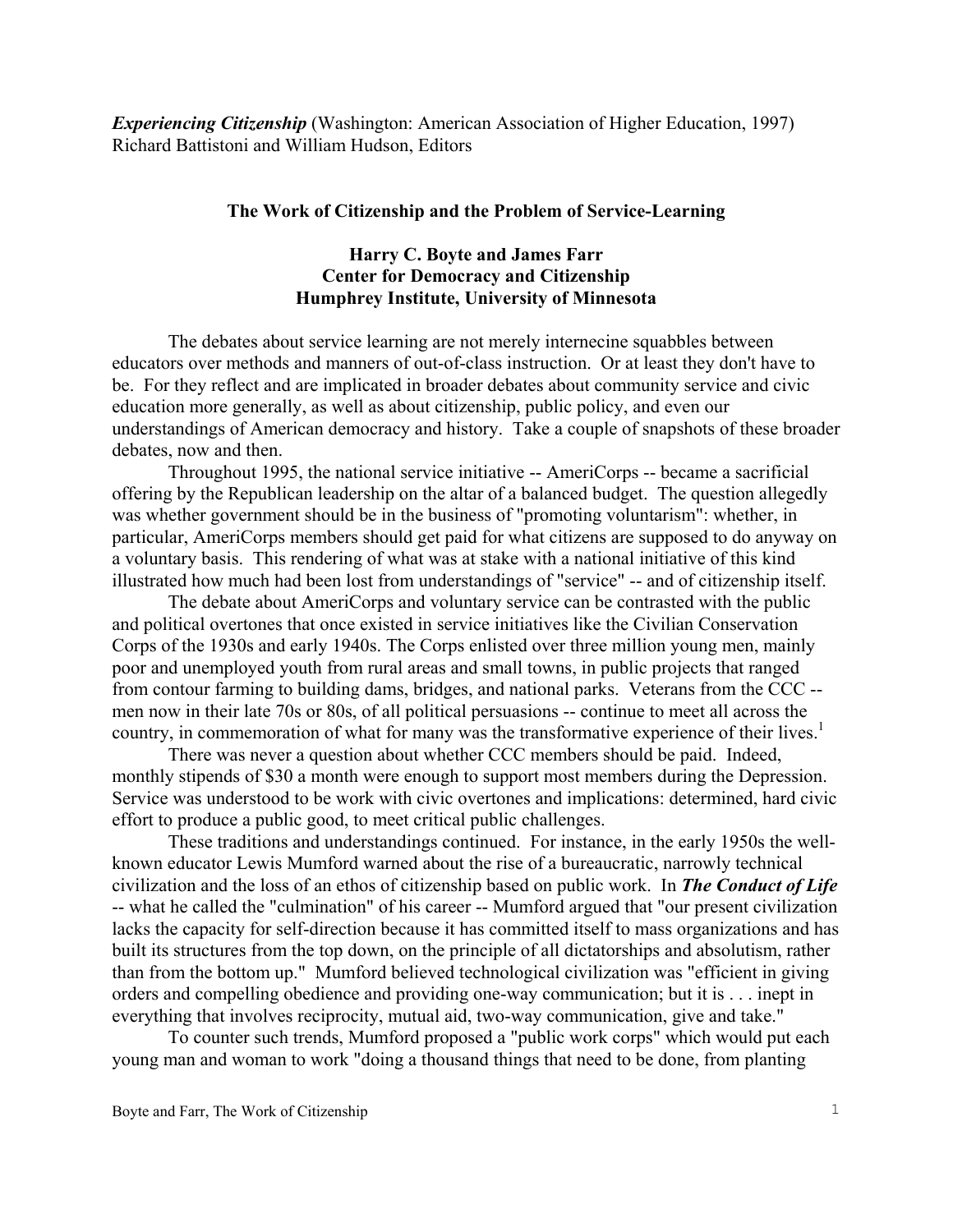forests and roadside strips, supervision of school children in nurseries and playgrounds to the active companionship of the aged, the blind, the crippled, from auxiliary work in harvesting to fire fighting." Broad education -- including ways young people might experience a larger public of different cultures, regions, points of view and modes of life unlike than their own -- was essential to his plan. Education for citizenship through public work was, for Mumford, even more important than the particular tasks themselves.<sup>2</sup>

Yet overall, Mumford's voice was the rare exception. The social, political and economic forces of the time dramatically eroded the explicit language and the everyday experiences of public work, work that had larger public purposes and overtones. With the loss of "public work", the concept of "service" changed its meanings, as well.<sup>[3](#page-11-2)</sup>

Today, participants in contemporary versions of the conservation corps, part of the larger AmeriCorps service initiative, often see a clear distinction between what they are doing and the way it is described; they lament the absence of public urgency that once framed the CCC. "The Civilian Conservation Corps of the 1930s was successful because it sought to address a national emergency," argued Steve Guetterman, of Montana Conservation Corps. Guetterman observes that "our problems today are more pronounced, and embedded in social and environmental structures. Yet as a nation, we have not declared 'war' on any of these problems."<sup>[4](#page-11-3)</sup>

AmeriCorps and other service initiatives, such as Campus Compact, may well hold the potential to help revitalize the concept and practice of public work, as well as to make servicelearning explicitly contribute to the education of citizens. But for such potential to be realized will mean understanding exactly what we want from service-learning, rethinking our history, and retrieving what we have largely failed to remember.

#### **Service and Citizenship**

American history can be told, in one of its most crucial dimensions, as a story of the struggles of most of its denizens to become citizens: as a narrative about conflict over the fundamental issue of membership, of exactly *who* are to be included as citizens. This dramatic and tumultuous tale has as its actors colonists, workingmen and women, (emancipated) slaves, and immigrants.<sup>[5](#page-11-4)</sup> Today this story of membership and inclusion continues, as can be seen in the often acrimonious debates over immigration or, especially on campuses, over multiculturalism and cultural pluralism.

Yet American history can also be told in terms of another, rather less-explored dimension of citizenship: namely, *what* is a citizen and what does a citizen *do*? Three main conceptions have arisen in our history, each tied to a distinctive conception of service. Citizens have been understood as:

1) rights-bearing members of a political system who choose their leaders, preferably men of distinctive virtue and talent, through elections;

2) caring members of a moral community who share certain values and feel common responsibilities towards each other; and as

3) practical agents of a civic world who work together in public ways and spaces to engage the tasks and try to solve the problems that they collectively face.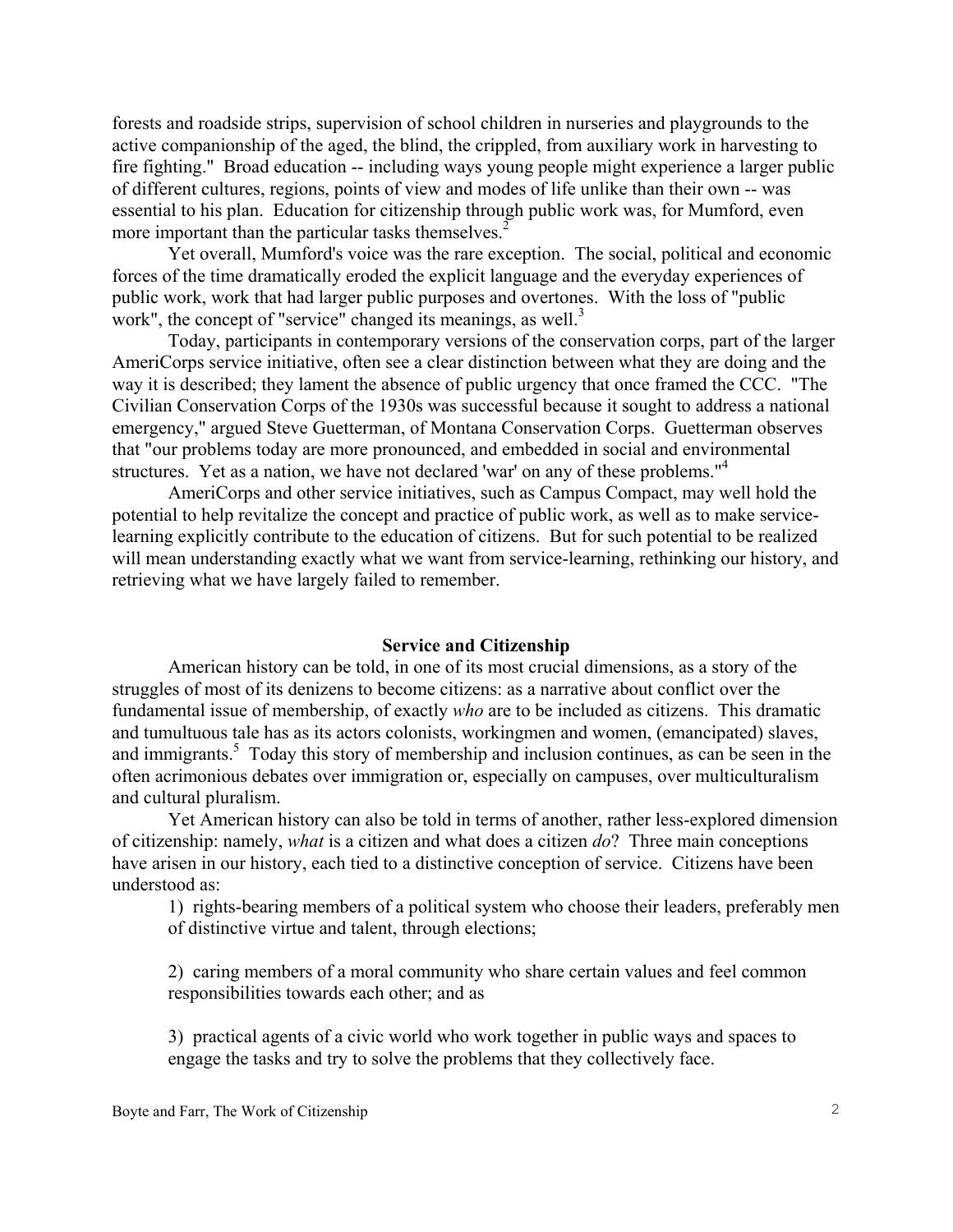Each of these conceptions may be thought of as an "ideal type" (in Max Weber's sense), picking out but refining, stylizing, and generalizing certain particular features of the real world of citizenship. In the actual debates of American history, these ideal-types often run into and overlap with one another. But each is sufficiently distinctive, with clear and powerful voices behind them, as to organize our understanding of the past and our orientation to service and service-learning.

The first conception of citizenship, what is these days often called a liberal view of citizenship though it has roots also in a classical republican tradition, is based on the idea that a citizen is a bearer of rights. The liberal citizen's liberty is understood in largely negative terms: namely, as rights to protection from harassment, unjust imprisonment, or unwarranted interference from others. When it comes to acting and practicing their citizenship, citizens are mainly to vote, to petition for redress of grievance, and perhaps to organize with others into groups to convey their interests. But these citizen actions and practices are directed at or mediated by the government itself. Although its powers are to be kept as minimal as possible with respect to the rights of citizens, the government and the leaders who run government are at the center of action.

This was the view of citizens voiced by Founders like James Madison. In Federalist 10, as is well-known, Madison distinguished between "democracy," where the entire citizenry participates, and a "republic," where authority is delegated to "a small number of citizens elected by the rest." Madison argued for representative government, based on his assertion that the deliberations of "a chosen body of citizens, whose wisdom may best discern the true interest of their country" would tend to "be more consonant to the public good than if pronounced by the people themselves."[6](#page-11-5)

This approach was closely associated with republican ideas of public service as the mark of gentlemen who put aside their private interests to pursue the common good. Such men were to serve in government as members of a special class known for its virtue and talent. Service, in this sense, was sharply distinguished from work, especially manual labor. Over time, the republican elitism regarding service receded, only to be replaced within liberalism by a professional ideal. This ideal -- the notion that politics and public affairs are what professionals do -- dominates in our time. When analysts and activists refer to politics, whatever their political persuasion or partisanship, they generally mean politics of this liberal, professionalized sort. Ordinary citizens still discharge their electoral activities, periodically voting to endorse or reject the policies that professional politicians create. Their role is institutionalized in this way.

The view of civic education that flows from such institutional citizenship is rather straightforward. It is what we know as **civics**. If the center of action in governance and public affairs is government, then the key subject matter of education is what happens in government: How a bill becomes law; how professional lobbyists succeed; how parties mobilize constituency interests.

Service-learning is not generally a term of art for civics, though analogues of it may be found in those out-of-class activities that are preparatory for (later) public service of a professionalized kind. Student government, mock conventions, and leadership training activities are the conventionalized forms of such an education, as also are internships were students learn as they serve their legislative representatives or party officials.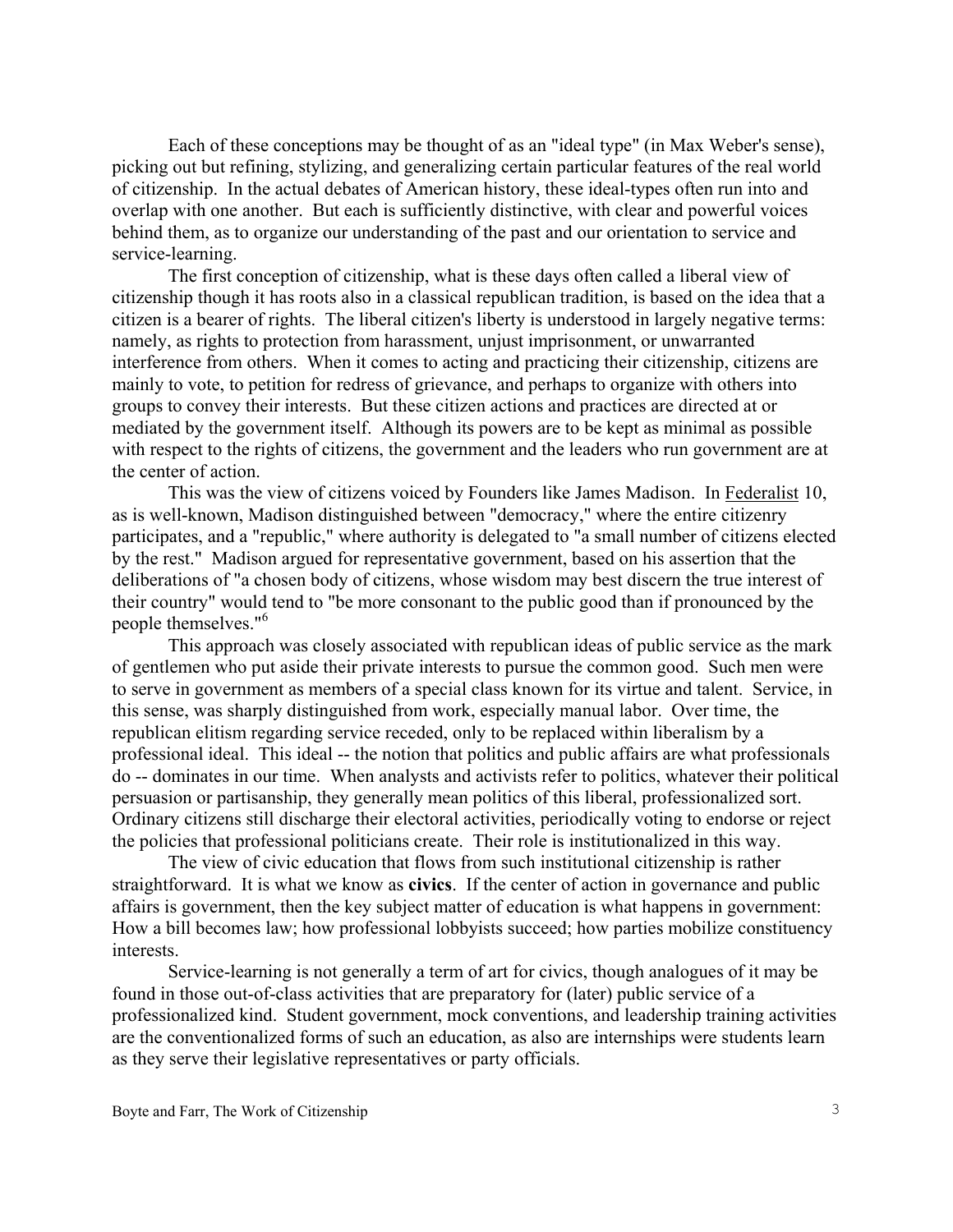These service-learning analogues of civics serve educative functions in our polity, of course, but they are open to the same criticisms that may be charged against the liberal, professional, institutional politics to which their view of citizenship and public service is attached. Today, for example, few would agree with Madison's sanguine view of the wisdom of elected officials or of the later liberal view of the expertise of professional politicians. People decry a separation between citizenry and officials. As a recent Kettering Foundation study discovered, Americans are angry that a seemingly unaccountable, self-referential group of politicians has effected a veritable takeover of the political process, turning the idea of "government of and by the people" into a sordid spectacle.<sup>[7](#page-11-6)</sup>

 The federal government stood at the bottom in polling about faith in major American institutions, with only 8 percent expressing "a great deal of confidence." According to a *New York Times* poll in August 1995, "frustration runs deep, perhaps deeper than any other time in modern American history." Seventy-nine percent of the public, the highest in several decades, believed that the government is pretty much "run by a few big interests looking out for themselves." Fifty-eight percent of those polled believed that people like themselves "had little to say about what the government did."<sup>[8](#page-11-7)</sup>

Resentment of politics, politicians, and government is the tip of a larger iceberg of general discontent, anger about every institution, and fear for the future. Harvard political scientist Robert Putnam found that Americans' affiliations with civic institutions that have a face-to-face quality -- from churches to PTAs to service groups like Kiwanis -- have declined over the last generation. In his much-discussed essay "Bowling Alone," Putnam pointed out that though more Americans were bowling -- no mean statistic, since more Americans bowl each year than vote -- far more were bowling by themselves. Bowling league participation has sharply declined. The industry was alarmed because alleys gain most profit from concession sales of products like beer and pretzels, consumed mostly as a social activity. Putnam had other worries attendant to the isolation of bowling alone. In the 1960s, he observed, two-thirds of the public expressed trust of other citizens, while one third was distrustful. By the 1990s, figures had reversed themselves: two thirds distrusted other people.<sup>[9](#page-11-8)</sup>

The general citizenry itself is scarcely innocent in the problems with our democracy, however. Increasingly Americans have come to think of themselves as clients and consumers. This is an even further step away from citizenship conceived as voting or the bearing of rights. While people complain, they look to government to provide answers or services. This means people see themselves as innocent, even victimized, as lacking any civic responsibility for what happens or for civic work that needs to be done. Such a view was epitomized on a talk show not long ago by one man who said none too coherently that "taxpayers shouldn't have to pay for the S&L mess. Government should pay for it!"<sup>[10](#page-11-9)</sup>

Today, furthermore, the nation is in danger of splitting into a myriad of different rights groups that see themselves as consumers of professionalized government services: young Americans versus seniors on Social Security, blacks versus whites, suburbanites versus inner city residents, environmentalists versus ranchers.

Fragmentation of groups and rights without responsibilities have led to the resurfacing of a second -- essentially communitarian -- view of citizenship, grounded in ideals of moral community and deliberation about the common good. In this perspective, voiced by people like Robert Bellah, Amitai Etzioni, Michael Sandel, Michael Lerner and many others, citizenship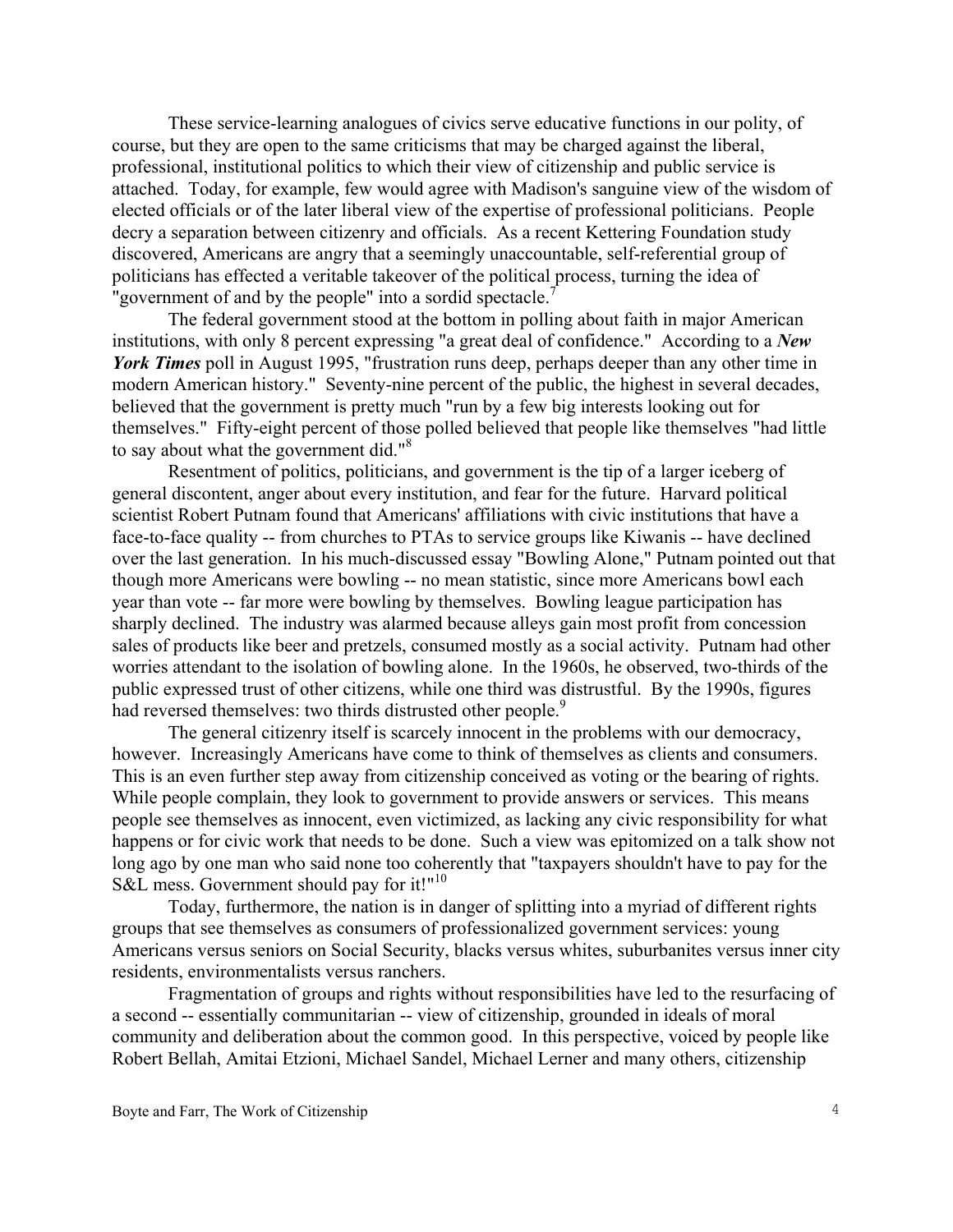means participation in a shared way of life and a common system of moral values.<sup>11</sup> Thus, for instance, William Sullivan, co-author of the modern classics, *Habits of the Heart* and *The Good Society*, proposes a vision of "commonwealth" involving a virtually unbounded "covenant morality." To Sullivan, the good society is one in which we "as citizens . . . make an unlimited promise to show care and concern to each other." Such a "way of life," in his view, "stands in opposition to the life of self interest." Its aim is "universal sympathy" that grows from a "mutual commitment to a common good."<sup>[12](#page-11-11)</sup>

The reference to "covenant morality" recalls the important religious dimensions of American history, and thus of one tradition (or set of traditions) lying behind contemporary communitarianism. Communitarianism also recalls strands of the classical republican tradition, as well, especially in terms of virtue and public service. However, communitarians have tried to displace the elitism of classical republicanism, finding in the people -- or at least in members of the moral community -- the repository of virtue and talent. Hostile to liberalism -- especially to its preoccupation with rights and to (what Sandel calls) its view of an "unencumbered self" - communitarians have helped to reconceptualize citizens as moral selves, fully "situated" in a community.<sup>13</sup> Such selves, to quote Sullivan again, make "an unlimited promise to show care and concern to each other," thereby invoking the importance of voluntarism within the communitarian conception of citizenship.

What do citizens do, then, on the communitarian account? They serve one another, but especially those who are most needy of sympathy, care, and concern. Citizens do voluntary deeds for the good of others in a community in which they themselves are situated (either geographically or morally).

A conception of service-learning follows almost seamlessly from this conception of citizenship. Indeed, the contemporary service-learning movement -- if it can properly be called a movement -- has, it would appear, a made-to-order ally in communitarianism. Students and young people learn about citizenship (by definition), as well as about themselves, when they serve others in the community. Thus, service-learning, its communitarian advocates claim, prepares a self-centered generation for citizenship. For instance, the Grant Commission's report *Youth and America's Future* stated that "if the service commitment begins early enough and continues into adulthood, participatory citizenship would become . . . traditions of local political participation that sustain a person, a community and a nation."<sup>14</sup> Using this rationale, community service initiatives expanded rapidly in the late 1980s and the 1990s. Detroit schools now require 200 hours of community service for graduation. Atlanta adopted a 75 hour minimum requirement to increase "understanding of the obligations of a good citizen." Minnesota and Pennsylvania have developed state-wide financing for service.<sup>15</sup>

Community service in this sense mainly refers to a variety of individual voluntary efforts, from work in food banks to homeless shelters, from helping in nursing homes or hospitals to tutoring projects and literacy campaigns. It is only a short step from here to philanthropy, with its injunction to "Do Good." In schools today, however, service-learning programs also stress personal growth. Educational objectives reflect this emphasis: "self-esteem," "a sense of personal worth," "belief in the ability to make a difference," and "consciousness about one's personal values."[16](#page-11-14) It is only a short step from here to therapeutic interventions, with their injunction to "Feel Better." Together, the philanthropic and therapeutic dimensions of servicelearning lead us to "Do Good, Feel Better."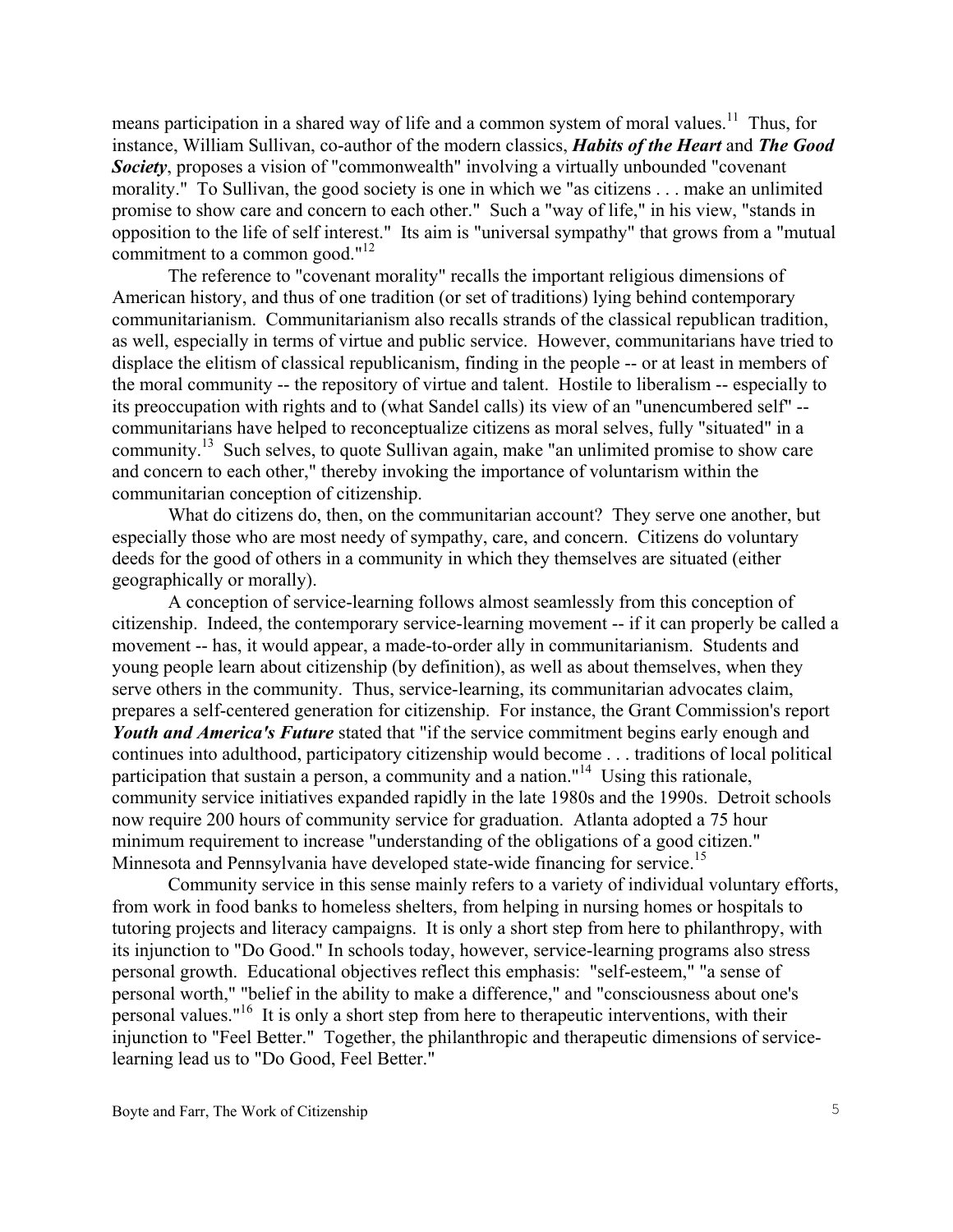Service-learning understood in this way can make a number of educational contributions -- connection with others, help to the needy, and personal growth. Communitarianism more generally has properly reintroduced notions of communal responsibility and civic values as central to the very idea(l) of citizenship. However, there are reasons to fear that communitarianism in theory and service-learning in practice tend to romanticize the idea of community and to sentimentalize the idea of the situated self. There can be many disturbing features about actual community life, especially for those whose "way of life" falls afoul of socalled community standards, much less a "covenant morality." There are also reasons to suspect that the conception of citizenship at stake here tends strongly to *purify* democratic politics and public life of power, interests, and practical purposes. It tends to assume or to aspire to a world, indeed "the good society" itself, terribly far-removed from the complicated, complex, challenging, and everyday actions of citizens who work to get things done. In this way, it tends to overlook extraordinary lessons for civic renewal from American history. These lessons, in turn, help us revitalize a third conception of citizenship, one more attentive to practical problemsolving, the public dimensions of work, and the very idea of public work itself.

### **Service as Public Work**

As new scholarship has begun to emphasize, the distinctive feature of the American Revolution was neither a Lockean-liberal focus on rights nor a classical republican concern with civic virtue. Rather, America's revolution produced a political culture that was practical, downto-earth, work-centered, and energetic. As Gordon Wood put it in his recent work, *The Radicalism of the American Revolution,* "when [classical ideals of disinterested civic virtue] proved too idealistic and visionary, [Americans] found new democratic adhesives in the actual behavior of plain ordinary people. $17$ 

Work on common projects of importance -- in offices and schools, factories and farms, government agencies or inner city communities, paid or unpaid -- continued to be the way diverse people forged connections with each other and addressed the nation's problems and challenges. Through work, people developed trust in others different from themselves, gained visibility and authority, and reached larger intellectual horizons. They saw themselves as creators of their communities, stakeholders in the country, and builders of the commonwealth.

Abraham Lincoln's idea of work-centered government, the instrument of common purpose, remained vibrant well into the twentieth century. Belief in the dignity of labor fueled popular reform movements for change. For instance, in the first decades of this century the Country Life Movement, with land-grant colleges playing central roles, called for renewal of rural democracy and rural life, based on the long history of agriculture as "democratic public work," not simply commercial farming. Many jobs, local schools, community projects and other experiences provided rich experiences in public work. In the Great Depression, images and themes of work, tied to democracy, filled popular culture -- Will Rogers movies, Langston Hughes poetry, post office art. These experiences and the larger culture of public work formed the background for understanding service: as seen, for example, when millions of poor and unemployed youth put their talents to work in the Civilian Conservation Corps, building dams and bridges and planting forests.

Such experiences fired the imagination of mid-twentieth century educators like Lewis Mumford, whose call for a "public work corps" we quoted earlier, or John A. Hannah. In 1944,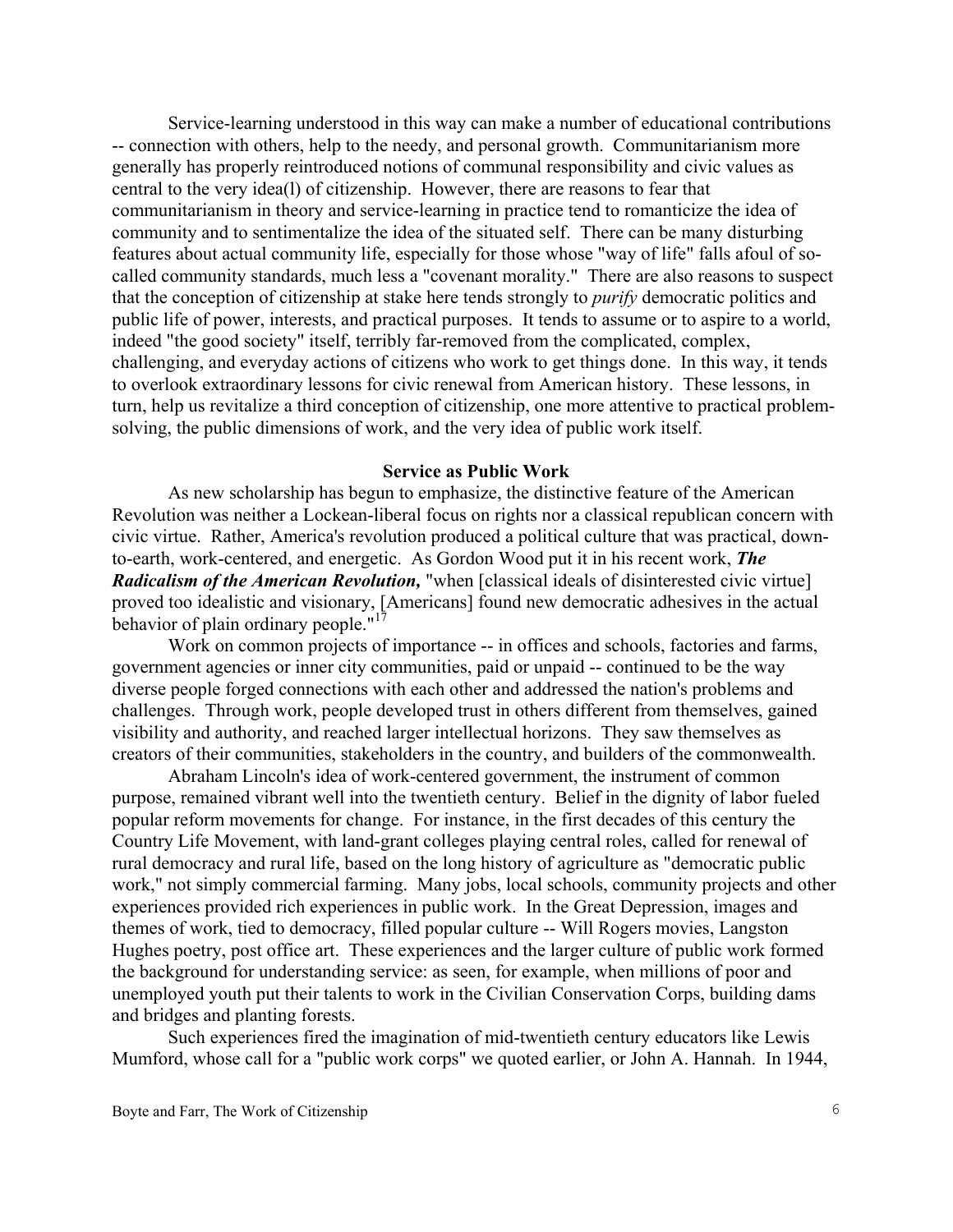as President of Michigan State College, Hannah reflected on land-grant colleges like his that were founded in strong work activities and dedicated to forging strong links between career training and citizen education.

*Our colleges should not be content with only the training of outstanding agriculturalists, or engineers, or home economists, or teachers, or scientists, or lawyers, or doctors, or veterinarians -- it is not enough that our young people be outstanding technicians. The first and never-forgotten objective must be that every human product of our educational system must be given that training that will enable him to be an effective citizen, appreciating his opportunities, and fully willing to assume his responsibilities in a great democracy.* 

Words such as these and the work of generations of American citizens can and should still fire our imaginations today. They can help us rekindle a conception of citizenship as work with civic overtones, what we have called "public work." Public work is the expenditure of visible efforts by ordinary citizens whose collective labors produce things or create processes of lasting civic value. Public work is work by ordinary citizens who build and sustain our basic public goods and resources. It solves common problems and creates common things. It may be paid or voluntary, done in communities, or as part of one's regular job. Public work takes place with an eye to general, other-regarding consequences. It is also work done "in" public -- in places that are visible and open to inspection. And it is cooperative work of "a" public: a mix of people whose interests, backgrounds, and resources may be quite different.

What do citizens do, then, when they engage in public work? They work together to specify and then try to solve problems and address the tasks that they face in a complex and complicated public world. Under such a conception, citizens are best thought of not as clients, customers, servers, or mere voters, but as workers, collectively trying to solve problems and to create civic products. Emphasis falls upon the skills and productive capacities -- not so much the virtues or values -- of citizens who need to work together with their fellow and sister citizens, rather than do things for or to them. They share problems and labors; they need not share a profession, a party, or a moral community as such. The associations of this conception of citizenship are pragmatist and populist, fully attentive to the filiations between political action and productive economic life that, until recently, have been silenced in democratic theory or theories of citizenship. $18$ 

Substantial civic education through "service" in this third conception of citizenship requires that young people be thought of as productive actors, citizens in the present not citizens-in-the-making, who have serious public work to do. When thinking about "servicelearning," public work means the creation and sustenance of projects for which young people are taken and take themselves to be accountable, serious creators and producers. It also means that young people themselves identify the problems that they wish to set themselves to solve through their collective labors in and around their own spaces -- whether schools, churches, or youth group sites. Furthermore, for this form of self-consciously civic and work-oriented "servicelearning" to contribute to generalized civic education, adults who work with young people in the field of youth development -- including teachers, youth workers, counselors, clergy and others - need to engage in public work *with* young people, both challenging and learning from them. Such experiences help youth develop a sense of themselves as effective, public-spirited citizens.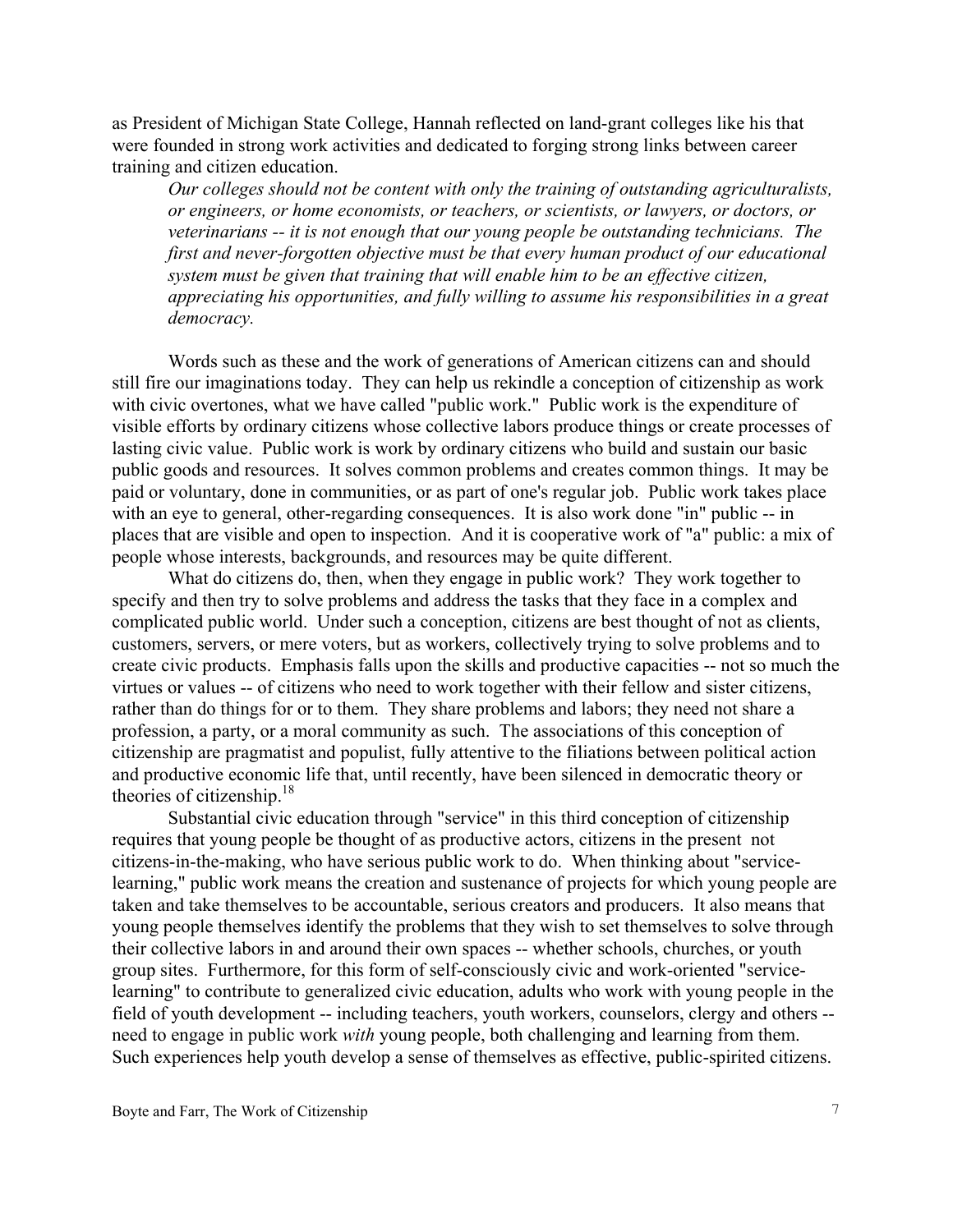In this way they cultivate capacities for life-long learning and for productive contributions through whatever jobs they do. Such a notion of service-learning is quite plainly a challenge to the analogues one finds in civics where, we have noted, a professionalized and institutionalized notion of politics predominates. It is also quite plainly a challenge to the therapeutic and philanthropic orientation that pervades much of what passes for service-learning today.

A work-centered view of citizenship and service-learning must be sensitive to the problems it faces in the world we now live in. Today, unfortunately, opportunities for young people's public work are rare. Most youth development workers see young people themselves as "problems" to be managed, clients to be served, or as consumers of knowledge -- in ways that unwittingly limit their talents and potential. Moreover, these youth development workers share in the conventional wisdom that teenagers and young adults are deeply disenchanted with politics and public issues. Times Mirror Center reports that for the first time since World War II, young people show less interest in public affairs than their elders. Only one in five follows major issues "very closely."[19](#page-11-16)

In fact, youth today have a more complex set of attitudes about the world than polling suggests. More detailed probing finds a generation not so much apathetic as furious at adults' apparent inaction on mounting social problems. Young people are angry at what they perceive as adults labeling of them as "problems." They are usually not enthused by sixties-style protest. They worry about future work prospects and are uncertain about how to respond to the problems they see all around them. Senior trips to Washington, D.C., or exhortations to be "good citizens" -- the stuff of earlier generations' civic education -- do not much address such problems.

The conception of citizenship as public work, tied to practical problem-solving, not only has the historical legacy alluded to above. It animates the concatenated programs and practices that we have tried to develop at the University of Minnesota under the aegis of the Center for Democracy and Citizenship (and its predecessor, Project Public Life), including in the fields of service and service-learning. Indeed the very idea of citizenship as public work was an emergent property of our efforts. The Center originally grew out of a series of questions: How could the lessons from the "Citizenship Schools" of the Civil Rights Movement as well as citizen action groups be translated to work settings? How could professional practices and identities be "liberated" into more productive public work? In order to answer these questions, we had to think of work as a kind of citizenship, as having civic or public dimensions and consequences. Having made this conceptual move, it was an altogether complementary one to think of citizenship itself as work, as public work. A virtuous circle was completed.

 The Center's strategy has been to develop democratic theory strongly enriched by practice. To this end it engages with groups across many different work and institutional cultures to compare lessons from an array of experiments in civic renewal and the creation of cultures of public accountability. Settings have ranged from cooperative extension service to hospitals, middle schools, high schools, youth groups, a large nursing home, a Catholic women's college, a Korean youth center, a public health teen project, local government, and the Corporation for National Service. These settings were chosen because they provided ones that fit the Center's efforts in the overlapping fields of youth development and community service; health; higher education; and citizen-government partnership. These have proved to be the seedbed for developing a theory and practice of public work, and thinking differently about service and service-learning.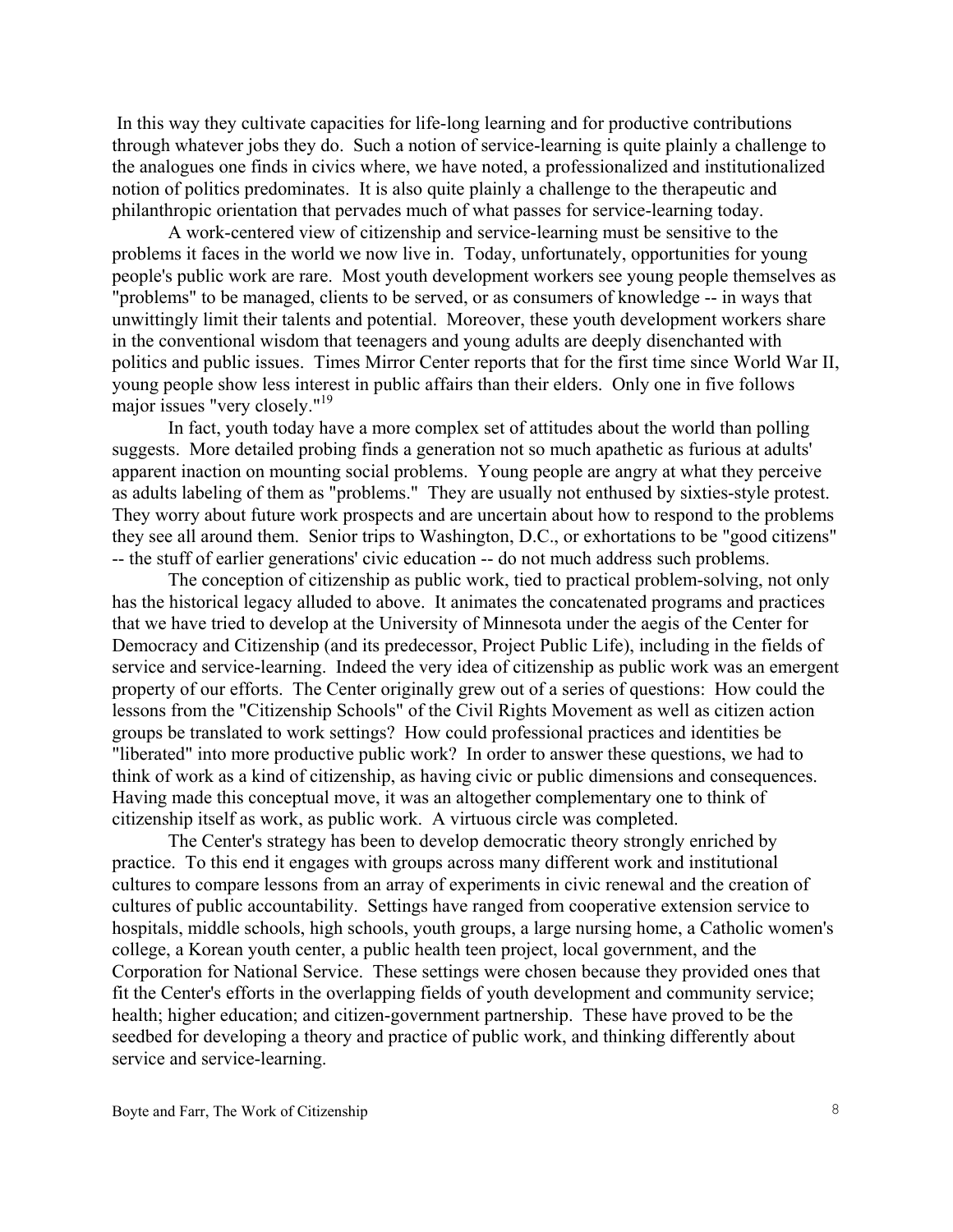The main vehicle for experimenting with a work-centered, problem-solving approach - or alternative -- to service-learning has been Public Achievement, a youth and politics initiative spearheaded in 1990.<sup>20</sup> Sharing service-learning's intention to provide experiential learning and community involvement for students, Public Achievement has nonetheless been very selfconscious in trying to pass along to participants a conceptual framework about politics and civic engagement that we have found is largely missing from most service-learning activities. That framework valorizes not only public work and problem-solving, but also the unsentimentalized notions of power and interest. But it mainly strives to pass along the skills and civic capacities for teamwork, rule-making, negotiating, deliberating, debating, public-speaking, and "mapping" the environment in terms of powerful agents and diverse others with whom younger and older citizens must work.

While some Public Achievement teams have worked in various kinds of community service capacities, we have focused our greatest energies on working with young people. That is, college-age students have done their "service" with even younger students, in middle schools, high schools, theatre programs, and other youth sites. The college-age students act as "coaches" (a term that the younger students themselves helped establish, as opposed to teachers, mentors, big brothers or sisters). Coaches self-consciously work to pass along both the conceptual framework, as well as the skills and civic capacities, which the younger students will need to negotiate the broader world of work and politics. The problems that the coaches take on are those that the younger students themselves have established as the important ones in and around their schools, neighborhoods, or youth sites. Sometimes these problems have standard recognizable community service orientations -- from violence prevention, neighborhood cleanup, or recycling to helping food shelves, homeless shelters, or seniors' homes. But sometimes the problems are quite plainly school- or youth-site related, from getting playground equipment or juice machines, to changing uniform or playground policies. But whatever the problem specified, the younger students -- along with help from their coaches -- learn to engage a broader public world, to master its rules, to map its power, and to organize to change it. In short, they learn the skills -- and the necessary concepts -- to engage in public work.

Like any practical experiment, Public Achievement has faced challenges and difficulties. Many of these have been those that various community service programs or even internships have faced. Others have been brought on precisely because of the ambitious, self-conscious attempt to pass along a conceptual framework of politics that itself requires students to think about themselves and the world around them in civic terms. But challenges notwithstanding, the responses by younger students, college-age coaches, teachers, principals, parents, and community leaders have reinforced the importance of thinking of "service-learning" in these terms and thus of helping to revitalize a conception of citizenship as public work.

This form of youth citizenship and civic education "allows me to do something I want, not just something the teachers tell me to do," explains Tracy Veronen, an eighth grader at St. Bernard's Middle School in St. Paul. Jeff Maurer, a teacher in the school, says the trick is to guide or coach instead of to lead or command. "Adults feel like they have to jump in and fix everything," explained Maurer. "I have developed a new appreciation and respect for my students as I watched them identify issues, devise strategies to deal with them, and evaluate their own progress." "I felt that we needed to have ways to take kids more seriously. That's why I was interested in Public Achievement," explains Dennis Donovan, Principal of St. Bernard's.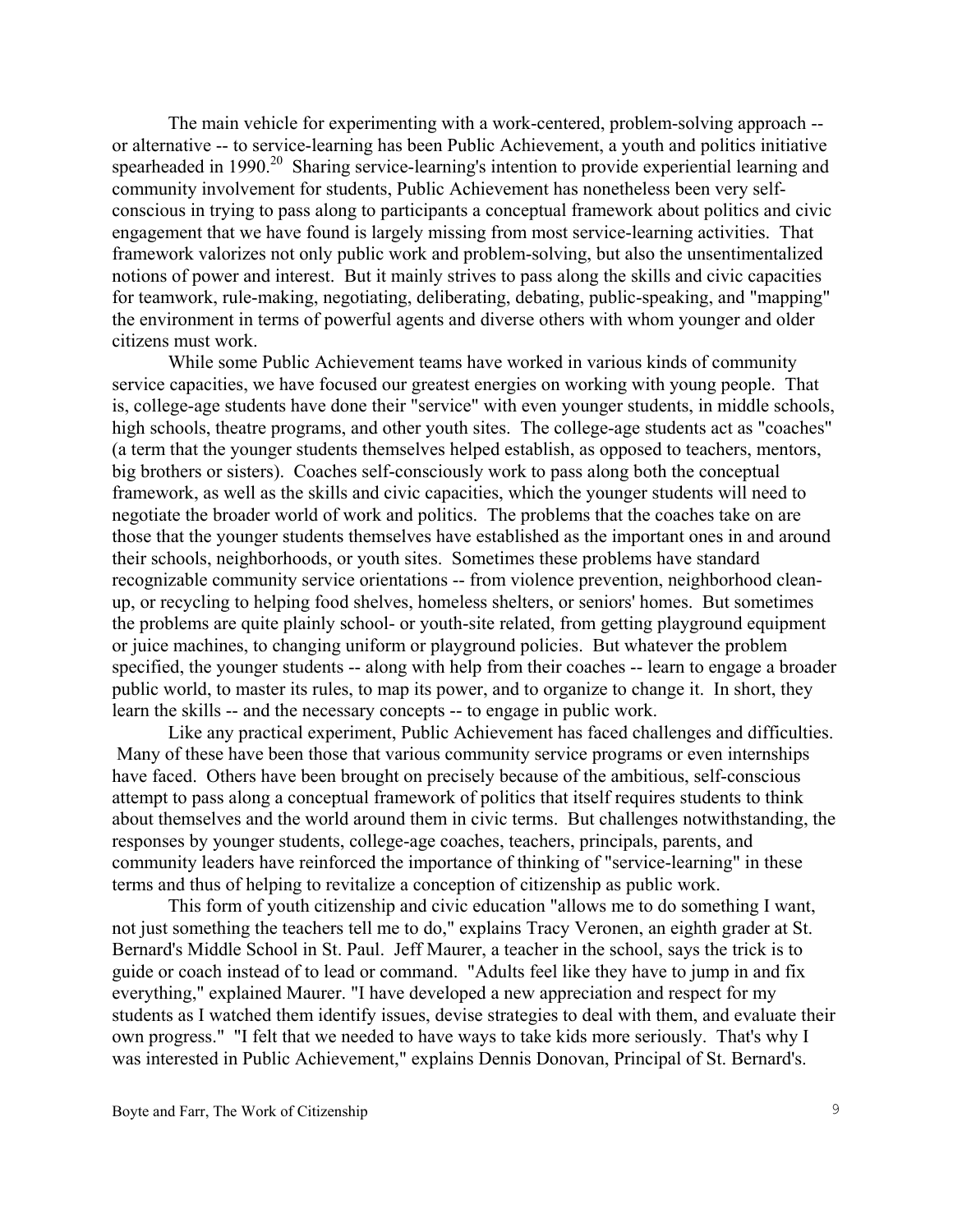"We thought that learning citizenship skills would influence relations in schools, the curriculum and the way we taught," says Donovan. "It has. Many kids are much better at expressing their interests and negotiating with teachers. Teachers have begun to base their teaching more directly on what kids are interested in."[21](#page-11-18)

Young people's experiences in public work of this kind are not unique to Public Achievement. For instance, accounts from young people involved in Children's Express, a project that produces a youth perspectives news service to papers across the country, show the enhanced sense of civic efficacy and public involvement that these kinds of work experiences can generate.<sup>22</sup> Other examples from the service-learning movement may well be found, as well. These examples suggest the elements of a fundamentally different approach to youth development based on the revitalization of a notion of citizenship as public work. "Youth development to date has been defined within a human services framework that uses a language of personal growth," says Nan Skelton, a leader in the field. "It will require a major shift -- a paradigm shift -- to see youth as citizens who actually produce things of value. But this shift will also open up many new forms of work, new occupations, and new ways of understanding the social value of young people as co-producers and co-creators."<sup>23</sup>

What is true of youth development in general is true of service-learning in particular. It is our strong belief that service-learning should be thought of **as** citizen education; and citizen education in turn should be thought of as an education in and for public work. Work is and should be at the center of citizenship, and this should be the problem for service-learning. Returning work to the center of discussion about democracy and citizen education opens up enormous new possibilities for democratic renewal. The service-learning movement should make the work of democratic renewal its own work.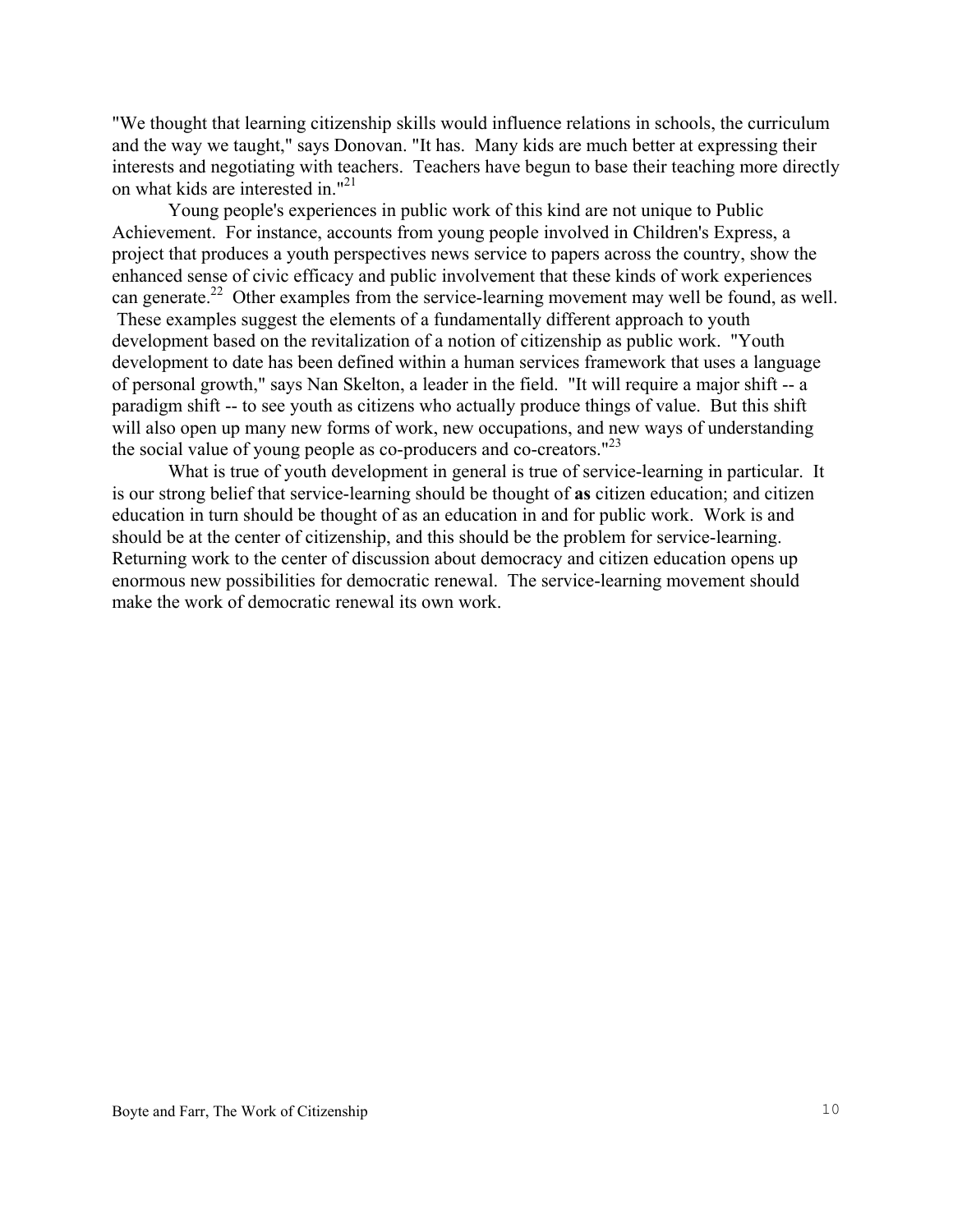# **Endnotes**

2. Lewis Mumford, The Conduct of Life (New York: Harcourt, Brace and Co., 1951), pp. 276, 278.

3. This is an important example of conceptual change amidst political innovation. In general, see James Farr, "Understanding Conceptual Change Politically," in Terence Ball, James Farr, and Russell L. Hanson, eds., Political Innovation and Conceptual Change (Cambridge: Cambridge University Press, 1989), ch. 2.

4. Interview March 3, 1995.

i

5. See, for example, James H. Kettner, The Development of American Citizenship, 1608-1870 (Chapel Hill: University of North Carolina Press, 1978.

6 Alexander Hamilton, James Madison, and John Jay, The Federalist (New York: New American Library, 1961), pp. 81-2.

. The democratic upsurge abroad has been accompanied by a sharp decline in participation in American politics, cited regularly as a model by our leaders and by aspiring reformers abroad. A growth industry of American consultants have visited -- one might plausibly say plagued -- new democracies. At the same moment, every index - from voter turnout to opinion polls -- demonstrated increasing cynicism and anger about politics within the nation. See E. J. Dionne, Why Americans Hate Politics (NY: Simon and Schuster, 1991) for an insightful discussion of the moralized posturing that emerges from the political class's isolation; and Harwood Group, Citizens and Politics: A View from Main Street America (Dayton: Kettering, 1991), for the description of Americans' attitudes toward that class.

8. Figures from Business Week, March 13, 1995; New York Times/CBS News poll, August 12, 1995. Fifty-nine percent of the Times-CBS poll said there was not a single elected official they admired.

9. Robert D. Putnam, "Bowling Alone," Journal of Democracy 9 (1995), pp. 65-78. See, more generally, his Making Democracy Work: Civic Traditions in Modern Italy (Princeton: Princeton University Press, 1993.

. Quoted from Harry C. Boyte, "Building Blocks for American Renewal," Los Angeles Times, December 25, 1991.

. See, for instance, Robert Bellah et. al. Habits of the Heart (Berkeley: University of California Press, 1986); Michael Lerner's editorials in Tikkun on "the politics of meaning," 1992-93; Michael Sandel, Liberalism and the Limits of Justice (Cambridge: Cambridge University Press, 1982); and Amitai Etzioni, The Spirit of Community: Rights, Responsibilities, and the Communitarian Agenda (New York: Crown, 1993). For a balanced overview, see Will Kymlicka, Contemporary Political Philosophy: An Introduction (Oxford: Clarendon Press, 1990), ch. 6.

. Sullivan, Reconstructing Public Philosophy (Berkeley: University of California. 1988). For the ties of service to communitarian philosophy, see the bulk of the essays in Jane C. Kendall, Combining Service and Learning (Raleigh: NSIEE, 1990).

13. See "The Procedural Republic and the Unencumbered Self," Political Theory 12 (1984): 81-96.

Boyte and Farr, The Work of Citizenship 11

<sup>1.</sup> For further discussion of the Civilian Conservation Corps in terms of public work, see Harry C. Boyte and Nancy

N. Kari, Building America: The Democratic Promise of Public Work (Philadelphia: Temple University Press, 1996). Not everything in the CCC is above criticism, needless to say. See, for example, Eric B. Gorham, National Service, Citizenship, and Political Education (Albany: SUNY Press, 1992), chs. 4 and 7.